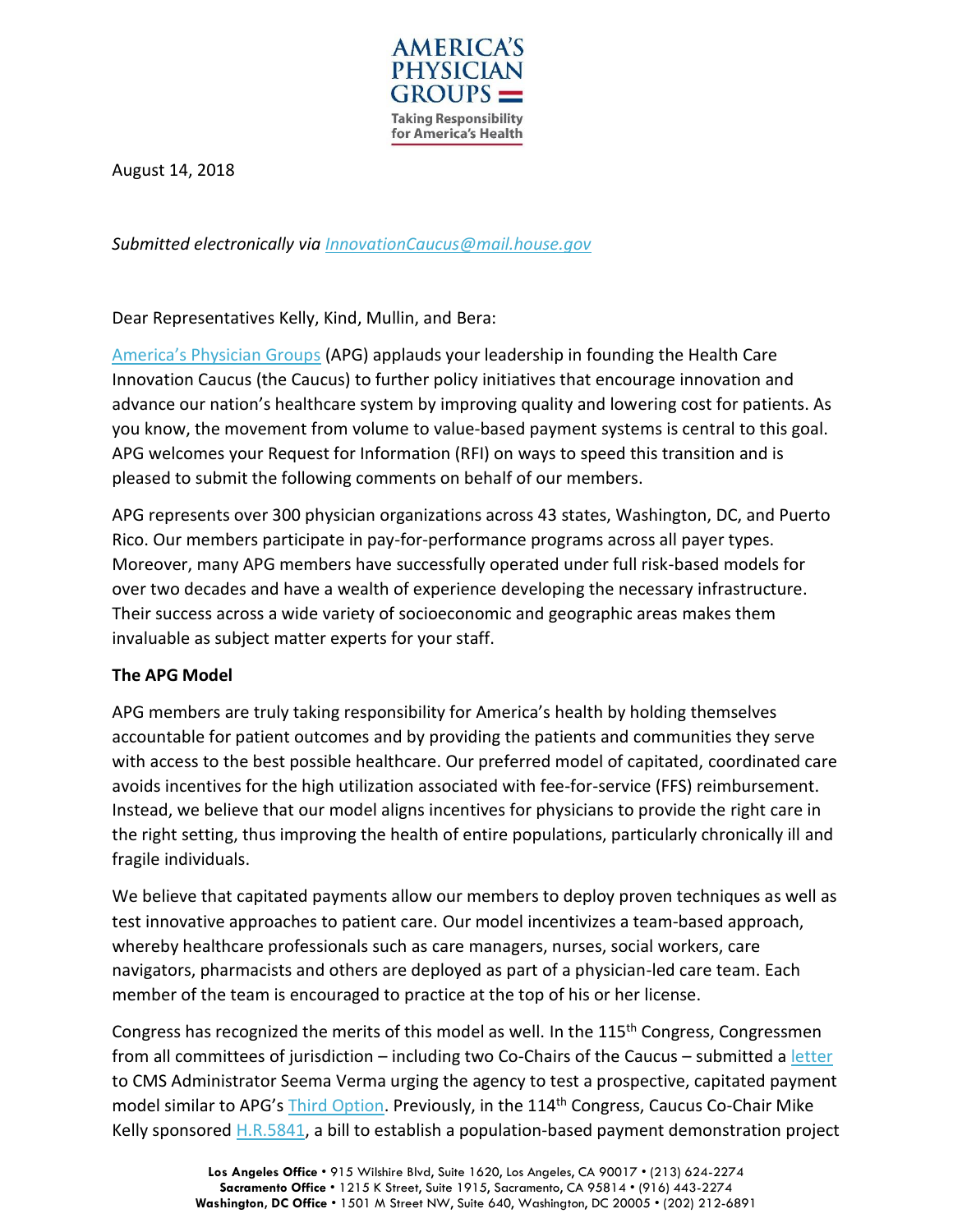under which groups of physicians receive prospective, capitated payments for coordinated care furnished to Medicare beneficiaries, as laid out in the Third Option. APG thanks Congress for this recognition and urges members of the Caucus to continue to support this model and find ways to proliferate it across America's healthcare system.

## **APG Members' Experience in Value-Based Arrangements**

Beyond capitation, our members also participate in a variety of pay-for-performance programs across all payer types including: Medicaid managed care, bundled payment models in Medicare, Medicare Advantage (MA) and the commercial market, the Medicare Shared Savings Program (MSSP), CPC Plus, the Next Generation Accountable Care Organization (ACO) program, in addition to partial and globally capitated payments from both MA and commercial plans. For a sampling of alternative payment models (APMs) that our members are engaged in, please see our Guide to Alternative Payment Models from [2016](https://www.himss.org/sites/himssorg/files/capg-guide-apms.pdf) an[d 2017.](http://capg.org/Modules/ShowDocument.aspx?documentid=3832) Our 2018 guide will be published before the end of this year.

As Congress continues to work to achieve MACRA's goal of moving providers out from under FFS payment and delivery models and toward more value-based models, we offer ourselves and our members as a resource to the Innovation Caucus.

While we certainly understand and support the need for voluntary, flexible participation in new payment and delivery models, we remain concerned that the high number of MIPS exclusions and the cancelling and scaling back of APMs decreases opportunities for providers to participate in MACRA fully and does little to advance the value movement overall. We believe Congress should be wary of expanding or extending current exemptions and should also look for ways to assist and encourage the development of additional APMs.

Based on our members' experience, APG has identified several important factors Congress should consider as you work to advance value-based care:

- **Accurate risk adjustment** Providers should be rewarded for focusing care and resources on the most vulnerable populations, not penalized. To ensure value-based models account for sicker, more complex patients, risk adjustment methodologies are critical. Additionally, as more accurate risk adjustment methodologies are developed, these new methodologies should be rapidly incorporated in the models.
- **Flexibility (waivers) to allow for better care coordination** Because most statutes were written to apply to FFS Medicare, many antiquated laws and existing regulations remain that don't work for value-based, coordinated care models. Congress should direct CMS to issue appropriate waivers for providers engaged in these types of value arrangements and implement them across the models in a similar way to avoid beneficiary confusion. An example is the inconsistency of the application of patient incentives and three-day waivers between APM models.
- **Timely data and feedback from CMS** As you know, value-based coordinated care models aim to better serve entire populations and place an emphasis on early disease detection and preventative medicine. As such, timely, actionable data from CMS is essential. Congress should direct CMS to ensure a free-flowing stream of accurate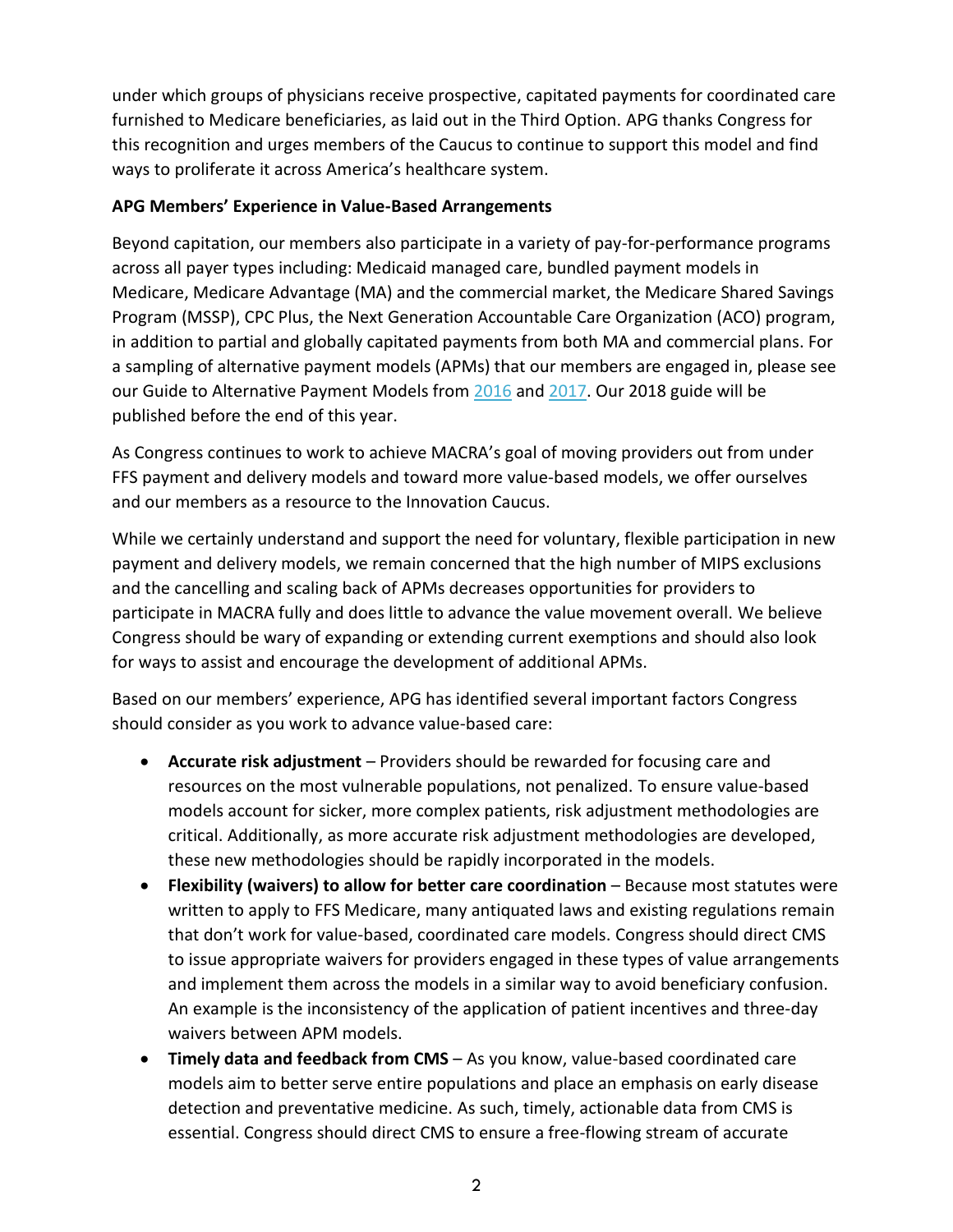patient data is available in forms that providers can easily assess, digest, and utilize to better shape care practice methodology and infrastructure.

- **Clinical, socioeconomic variables, and behavioral integration** APG members are all fully integrated service providers, and are constantly seeking to better include mental, behavioral, and social determinants of health in their care pathways. Congress should provide appropriate incentives and waivers to providers to accelerate the adoption of best practices integrating these elements by primary care providers.
- **Flexibility along a "glide path" to increasing risk** While many APG members are well on their way towards advanced APMs and other value-based models, we recognize that many providers aren't ready or able to engage in these advanced models. Therefore, Congress should not only support a variety of value models at differing levels of risk but encourage congruency among existing models so that groups and providers can more easily advance along a "glide path" toward increasing levels of intensity and risk.

## **Medicare Advantage as a Highway for Value**

Finally, APG urges the Caucus to bring attention to the biggest fundamental flaw in MACRA: the exclusion of Medicare Advantage.

As you know, there is wide variation in healthcare costs and quality throughout our country. The Integrated Healthcare Association (IHA) recently released its [California Regional Health](https://costatlas.iha.org/)  [Care Cost & Quality Atlas 2.0,](https://costatlas.iha.org/) which tracks cost and quality measures across the state for over 20 million beneficiaries and compares different levels of integration on a multi-payer platform with commercial insurance, Medicare and Medi-Cal data. Not only did the Atlas 2.0 study find that the average risk-adjusted cost per patient for coordinated products (HMOs) were 10 percent less that uncoordinated (PPO) products, they found that for MA enrolled, the average risk-adjusted, per-member-per-year cost was 25 percent less than traditional Medicare.<sup>1</sup> MA enrollees also vastly outperformed traditional Medicare on hospital utilization, and, most importantly, clinical quality. The data is clear – MA offers superior value with higher quality performance and overall lower cost.

Millions of Americans depend on MA for quality, patient-centered health care and that number is only growing; over one-third of all Medicare beneficiaries are now enrolled in a MA plan. For the ultimate goal of MACRA to be realized, MA must no longer be excluded from the programs and incentives therein. The recently announced Medicare Advantage Qualifying Payment Arrangement Incentive (MAQI) Demonstration indicated a willingness on the Administration's part to acknowledge the innovative value aspects of many MA plans. However, APG believes the demo can and should go further by affording full advanced APM status to qualified participants.

One important way that Congress should integrate MA into the MACRA status lies within the initial advanced APM threshold. In 2018, for physicians to be considered Qualified Providers and afforded advanced APM status, 25 percent of their Medicare revenue or 20 percent of the Medicare patients must be engaged in models that: (1) bear more than nominal risk; (2) engage

*<sup>1</sup> Integrated Healthcare Association. (2018). California Regional Health Care Cost & Quality Atlas 2.0. Retrieved fro[m https://costatlas.iha.org/](https://costatlas.iha.org/)*